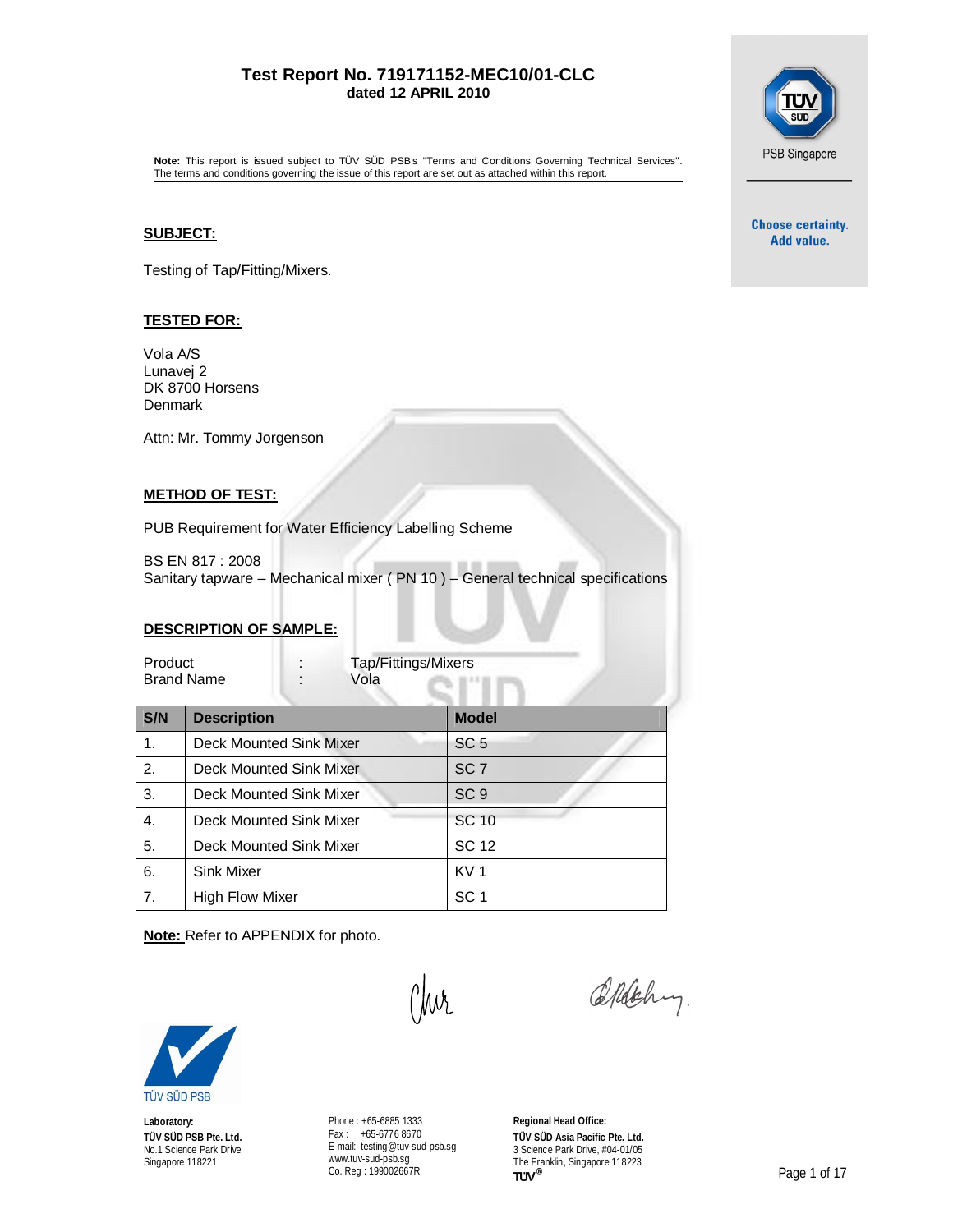

#### **TEST RESULTS:**

#### **Hydraulic Characteristics**

#### **1) Description: Deck Mounted Sink Mixer Model: SC 5**

| <b>Flow Pressure</b><br>(bar) | <b>Flow Rate</b><br>litres/min) | <b>Flow Rate Requirements for</b><br><b>Water Efficiency Labelling</b> | <b>Photo</b>                                |
|-------------------------------|---------------------------------|------------------------------------------------------------------------|---------------------------------------------|
| 0                             | 0                               |                                                                        |                                             |
| 0.5                           | 3.7                             |                                                                        |                                             |
| 1.0                           | 4.2                             |                                                                        |                                             |
| 1.5                           | 4.6                             |                                                                        |                                             |
| 2.0                           | 4.7                             | <b>Products/Fittings</b><br>Sink Taps & Mixers/Bib Taps                | "Vola" SC5-16-02 Deck mounted Sink<br>Mixer |
| 2.5                           | 4.8                             |                                                                        |                                             |
| 3.0                           | 4.8                             | 6 to 8 litres/min (1 tick)                                             |                                             |
| 3.5                           | 4.9                             | 4 to 6 Litres/min (2 ticks)<br>4 litres/min or less (3 ticks)          | <b>VOL A 2500</b>                           |
| 4.0                           | 5.1                             |                                                                        | "High Flow"                                 |
| 4.5                           | 5.4                             |                                                                        |                                             |
| 5.0                           | 5.5                             |                                                                        |                                             |
| 5.5                           | 5.7                             |                                                                        |                                             |



(Jur

Aldehy.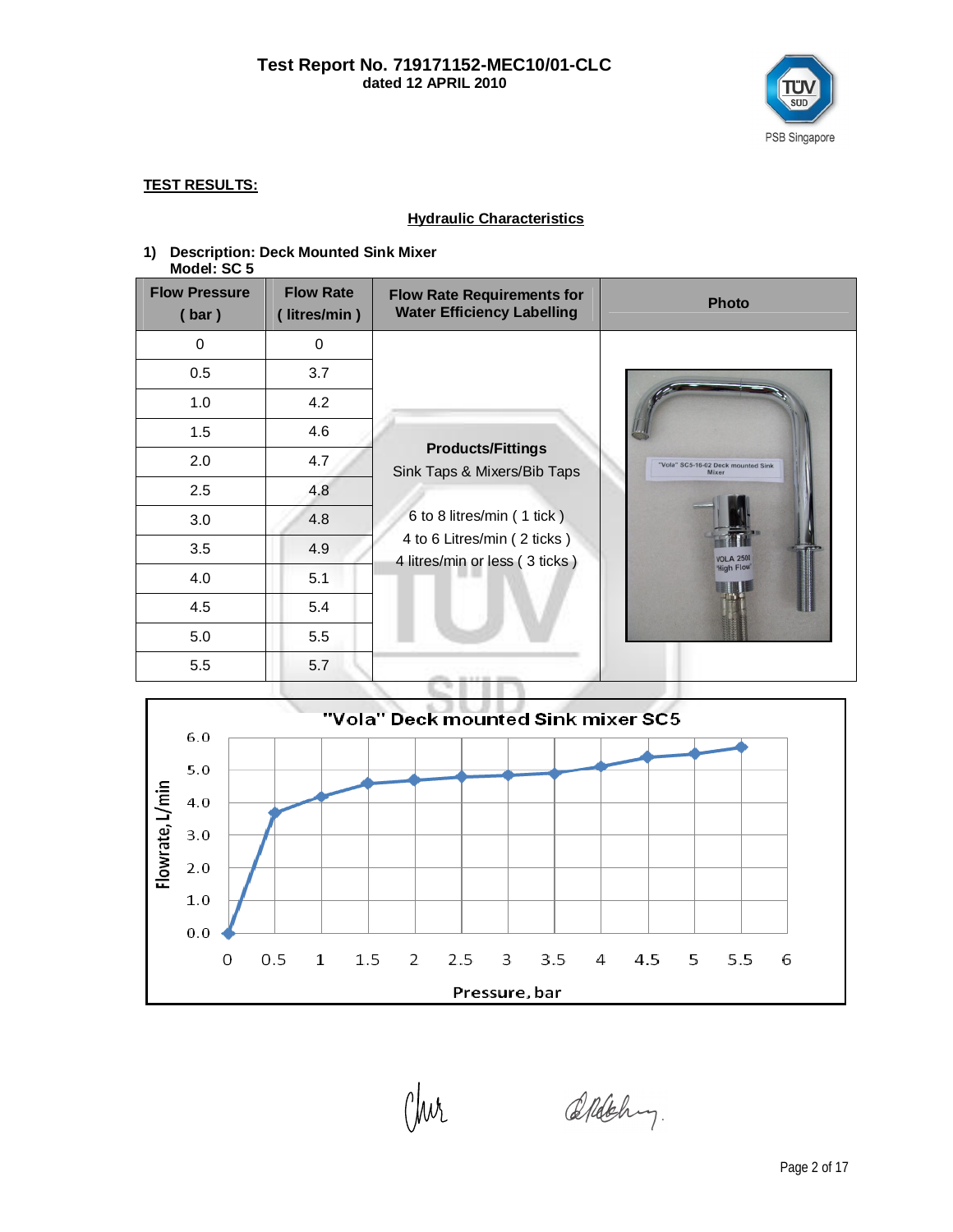

#### **Hydraulic Characteristics**

# **2) Description: Deck Mounted Sink Mixer**

| Model: SC 7 |  |
|-------------|--|
|             |  |

| <b>Flow Pressure</b><br>(bar) | <b>Flow Rate</b><br>(litres/min) | <b>Flow Rate Requirements for</b><br><b>Water Efficiency Labelling</b> | <b>Photo</b>                                |
|-------------------------------|----------------------------------|------------------------------------------------------------------------|---------------------------------------------|
| $\Omega$                      | 0                                |                                                                        |                                             |
| 0.5                           | 3.5                              |                                                                        |                                             |
| 1.0                           | 4.2                              |                                                                        |                                             |
| 1.5                           | 4.6                              |                                                                        |                                             |
| 2.0                           | 5.0                              | <b>Products/Fittings</b><br>Sink Taps & Mixers/Bib Taps                |                                             |
| 2.5                           | 5.1                              |                                                                        | "Vola" SC7-16-02 Deck mounted Sink<br>Mixer |
| 3.0                           | 5.2                              | 6 to 8 litres/min (1 tick)                                             |                                             |
| 3.5                           | 5.3                              | 4 to 6 Litres/min (2 ticks)<br>4 litres/min or less (3 ticks)          | <b>IOLA 2500</b>                            |
| 4.0                           | 5.4                              |                                                                        | <b>High Flow</b>                            |
| 4.5                           | 5.5                              |                                                                        |                                             |
| 5.0                           | 5.6                              |                                                                        |                                             |
| 5.5                           | 5.7                              | an a press.                                                            |                                             |



Aldehy.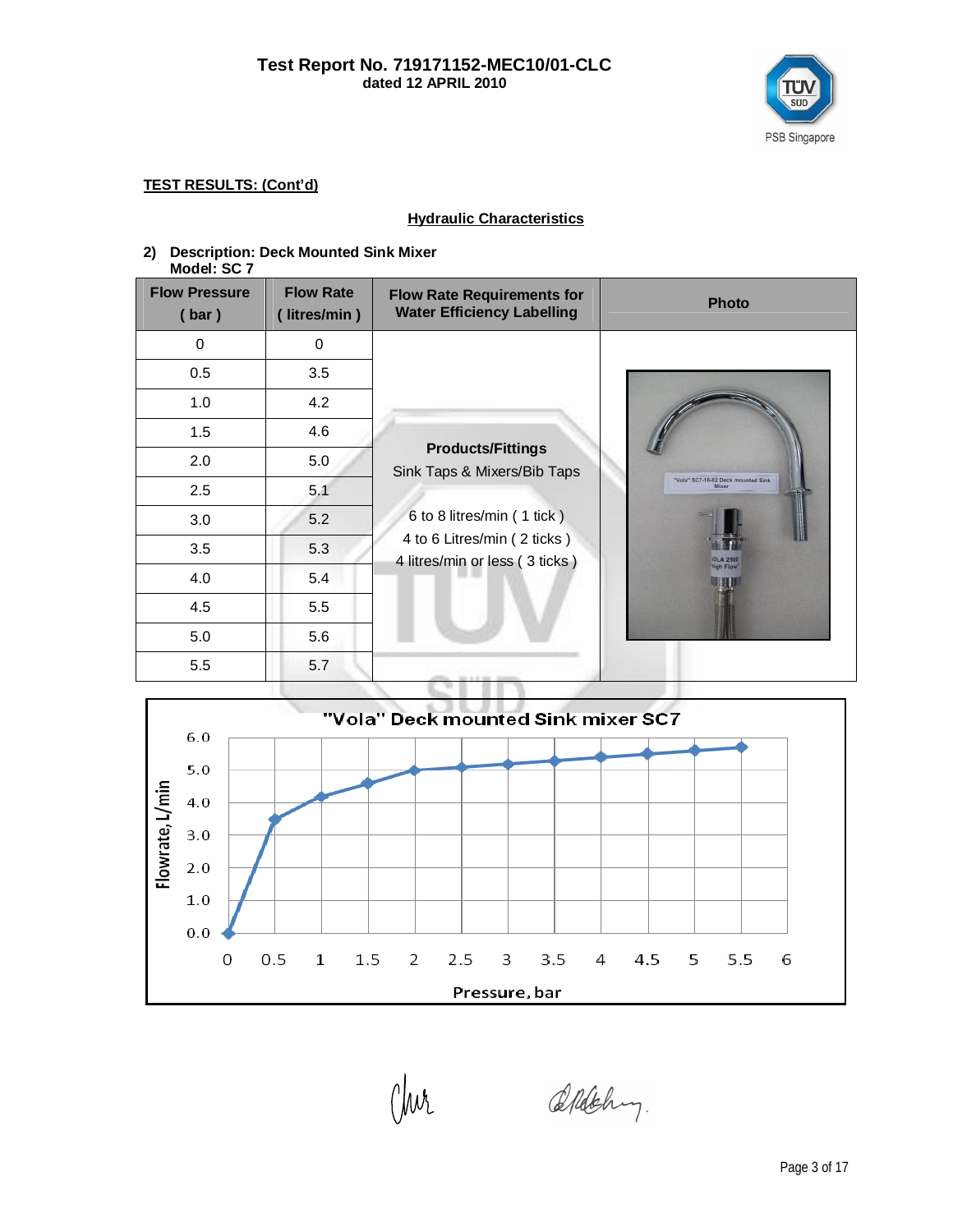

#### **Hydraulic Characteristics**

# **3) Description: Deck Mounted Sink Mixer**

|--|

| <b>Flow Pressure</b><br>(bar) | <b>Flow Rate</b><br>(litres/min) | <b>Flow Rate Requirements for</b><br><b>Water Efficiency Labelling</b> | <b>Photo</b>     |
|-------------------------------|----------------------------------|------------------------------------------------------------------------|------------------|
| $\Omega$                      | 0                                |                                                                        |                  |
| 0.5                           | 0.8                              |                                                                        |                  |
| 1.0                           | 0.9                              |                                                                        |                  |
| 1.5                           | 1.0                              |                                                                        |                  |
| 2.0                           | 1.2                              | <b>Products/Fittings</b><br>Sink Taps & Mixers/Bib Taps                | VOLA 5           |
| 2.5                           | 1.4                              |                                                                        |                  |
| 3.0                           | 1.5                              | 6 to 8 litres/min (1 tick)                                             | "Vola" SC9-16-02 |
| 3.5                           | 1.6                              | 4 to 6 Litres/min (2 ticks)<br>4 litres/min or less (3 ticks)          |                  |
| 4.0                           | 1.7                              |                                                                        |                  |
| 4.5                           | 1.8                              |                                                                        |                  |
| 5.0                           | 1.9                              |                                                                        |                  |
| 5.5                           | 2.1                              |                                                                        |                  |



Aldehy.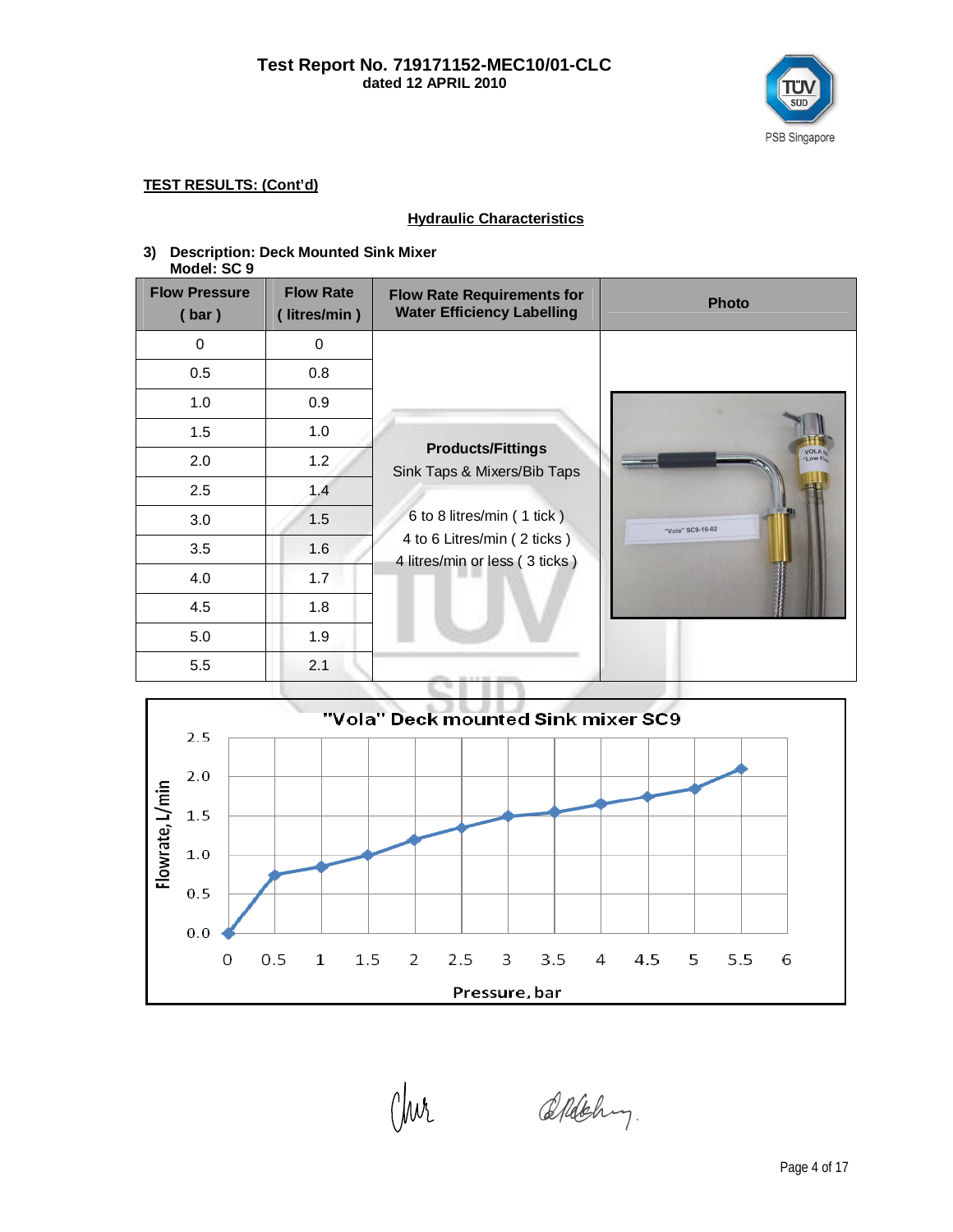

#### **Hydraulic Characteristics**

#### **4) Description: Deck Mounted Sink Mixer Model: SC 10**

| <b>Flow Pressure</b><br>(bar) | <b>Flow Rate</b><br>(litres/min) | <b>Flow Rate Requirements for</b><br><b>Water Efficiency Labelling</b> | <b>Photo</b>                                                     |
|-------------------------------|----------------------------------|------------------------------------------------------------------------|------------------------------------------------------------------|
| 0                             | 0                                |                                                                        |                                                                  |
| 0.5                           | 3.5                              |                                                                        |                                                                  |
| 1.0                           | 4.2                              |                                                                        |                                                                  |
| 1.5                           | 4.6                              |                                                                        |                                                                  |
| 2.0                           | 5.0                              | <b>Products/Fittings</b><br>Sink Taps & Mixers/Bib Taps                |                                                                  |
| 2.5                           | 5.1                              |                                                                        | "Vola" SC10-16-02 Deck mounted Sink<br>Mixer with Pull Out Spray |
| 3.0                           | 5.2                              | 6 to 8 litres/min (1 tick)                                             |                                                                  |
| 3.5                           | 5.3                              | 4 to 6 Litres/min (2 ticks)<br>4 litres/min or less (3 ticks)          | <b>A 500</b><br>rFlow"<br><b>OLA 2500</b>                        |
| 4.0                           | 5.4                              |                                                                        | High Flow"                                                       |
| 4.5                           | 5.5                              |                                                                        |                                                                  |
| 5.0                           | 5.6                              |                                                                        |                                                                  |
| 5.5                           | 5.7                              |                                                                        |                                                                  |



Aldehy.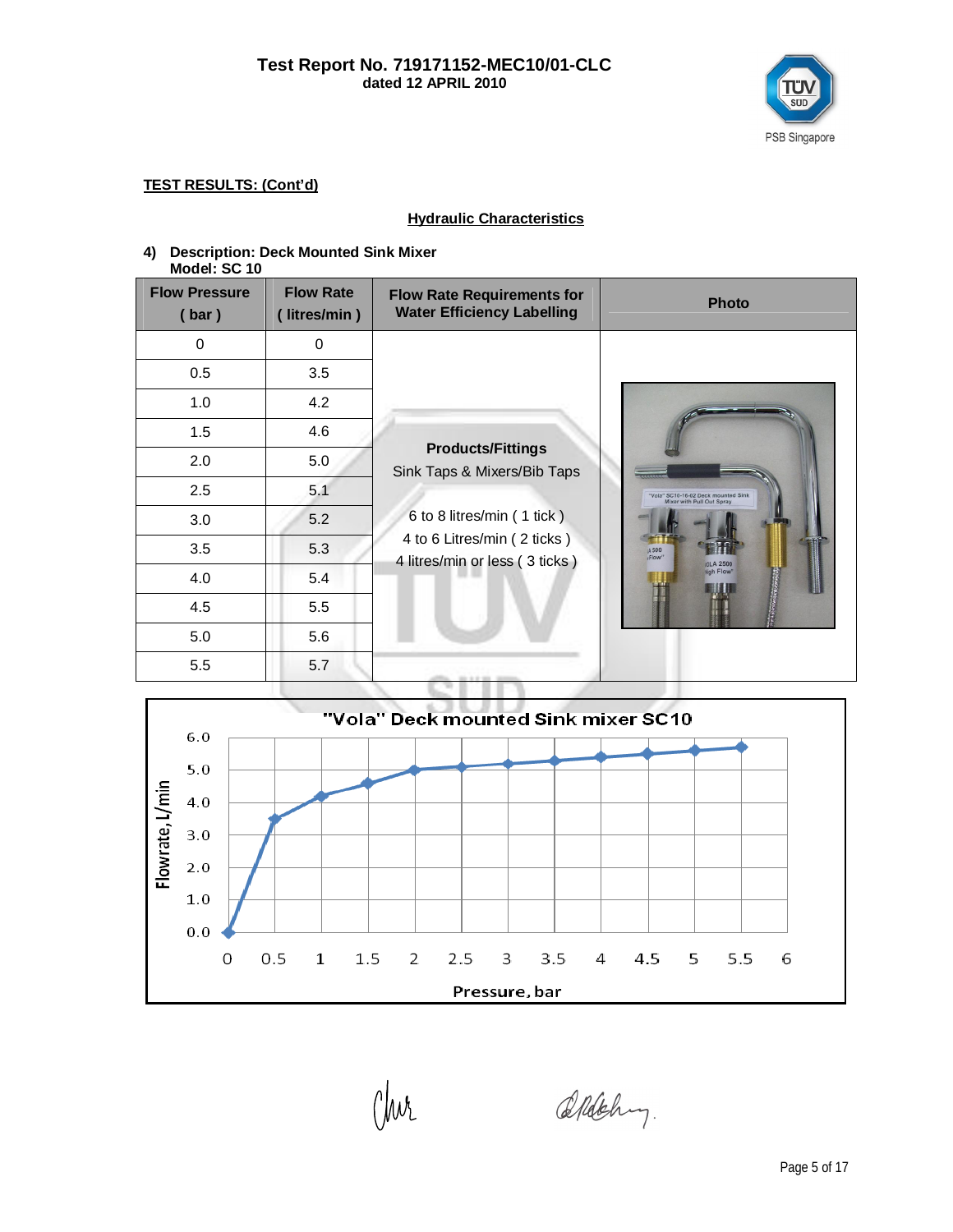

#### **Hydraulic Characteristics**

# **5) Description: Deck Mounted Sink Mixer**

| Model: SC 12                  |                                 |                                                                        |                                                                   |
|-------------------------------|---------------------------------|------------------------------------------------------------------------|-------------------------------------------------------------------|
| <b>Flow Pressure</b><br>(bar) | <b>Flow Rate</b><br>litres/min) | <b>Flow Rate Requirements for</b><br><b>Water Efficiency Labelling</b> | <b>Photo</b>                                                      |
| $\mathbf 0$                   | 0                               |                                                                        |                                                                   |
| 0.5                           | 3.4                             |                                                                        |                                                                   |
| 1.0                           | 4.0                             |                                                                        |                                                                   |
| 1.5                           | 4.5                             |                                                                        |                                                                   |
| 2.0                           | 4.8                             | <b>Products/Fittings</b><br>Sink Taps & Mixers/Bib Taps                |                                                                   |
| 2.5                           | 5.0                             |                                                                        | "Vola" SC12-16-02 Deck mounted Sink<br>Mixer with Pull Out Spray  |
| 3.0                           | 5.2                             | 6 to 8 litres/min (1 tick)                                             |                                                                   |
| 3.5                           | 5.3                             | 4 to 6 Litres/min (2 ticks)<br>4 litres/min or less (3 ticks)          |                                                                   |
| 4.0                           | 5.4                             |                                                                        | <b>OLA 500</b><br><b>VOLA 250</b><br>ow Flow"<br><b>High Flow</b> |
| 4.5                           | 5.4                             |                                                                        |                                                                   |
| 5.0                           | 5.6                             |                                                                        |                                                                   |
| 5.5                           | 5.7                             |                                                                        |                                                                   |



Aldehy.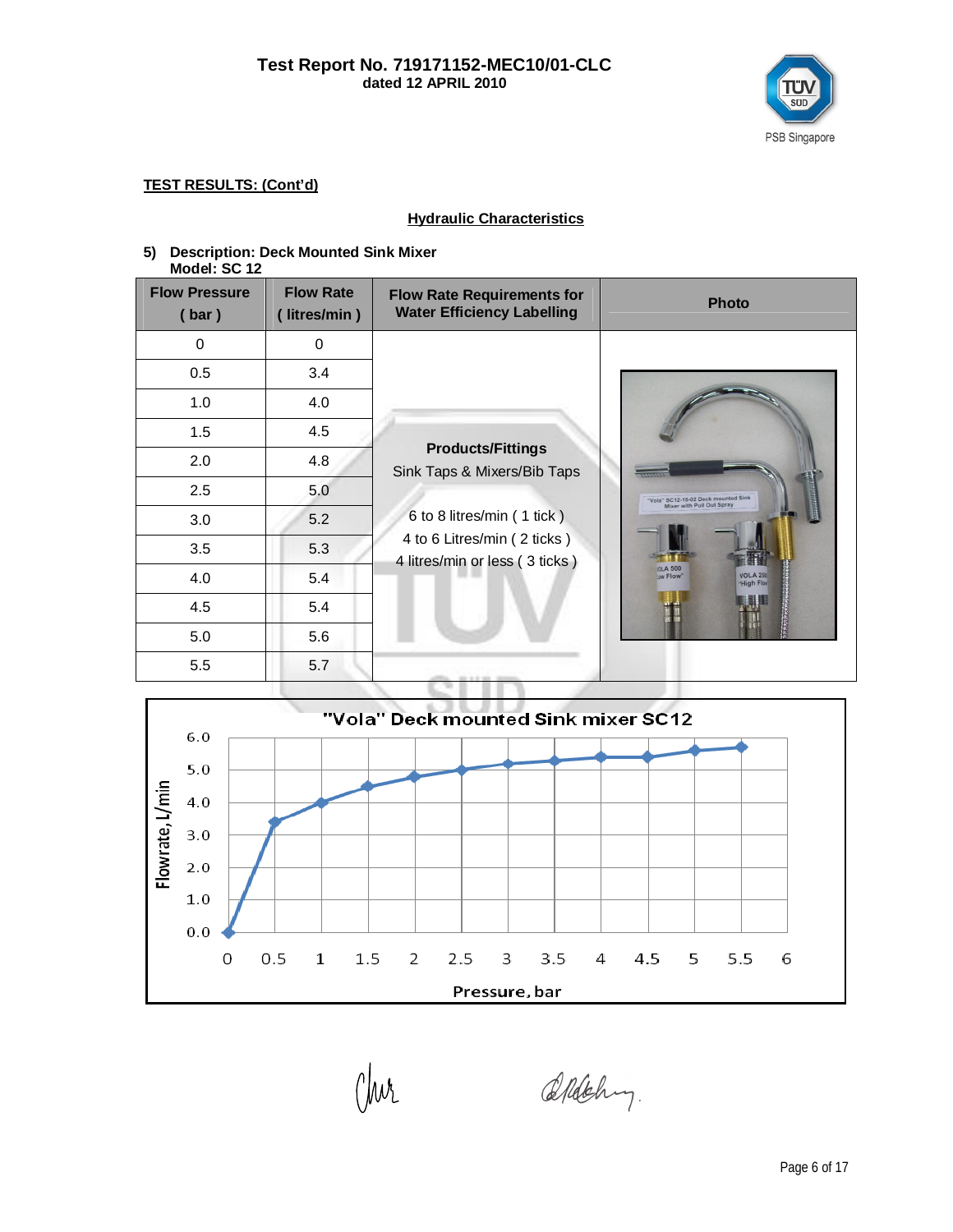

## **Hydraulic Characteristics**

| 6) Description: Sink Mixer |  |
|----------------------------|--|
| Model: KV1                 |  |

| <b>Flow Pressure</b><br>(bar) | <b>Flow Rate</b><br>(litres/min) | <b>Flow Rate Requirements for</b><br><b>Water Efficiency Labelling</b> | <b>Photo</b>             |
|-------------------------------|----------------------------------|------------------------------------------------------------------------|--------------------------|
| $\mathbf 0$                   | 0                                |                                                                        |                          |
| 0.5                           | 3.6                              |                                                                        |                          |
| 1.0                           | 4.2                              |                                                                        |                          |
| 1.5                           | 4.6                              |                                                                        |                          |
| 2.0                           | 4.9                              | <b>Products/Fittings</b><br>Sink Taps & Mixers/Bib Taps                |                          |
| 2.5                           | 5.2                              |                                                                        |                          |
| 3.0                           | 5.3                              | 6 to 8 litres/min (1 tick)                                             |                          |
| 3.5                           | 5.5                              | 4 to 6 Litres/min (2 ticks)<br>4 litres/min or less (3 ticks)          | "Vola" KV1-16 Sink Mixer |
| 4.0                           | 5.7                              |                                                                        |                          |
| 4.5                           | 5.9                              |                                                                        |                          |
| 5.0                           | 6.2                              |                                                                        |                          |
| 5.5                           | 6.4                              | the de off-terms.                                                      |                          |



Clur

Aldehy.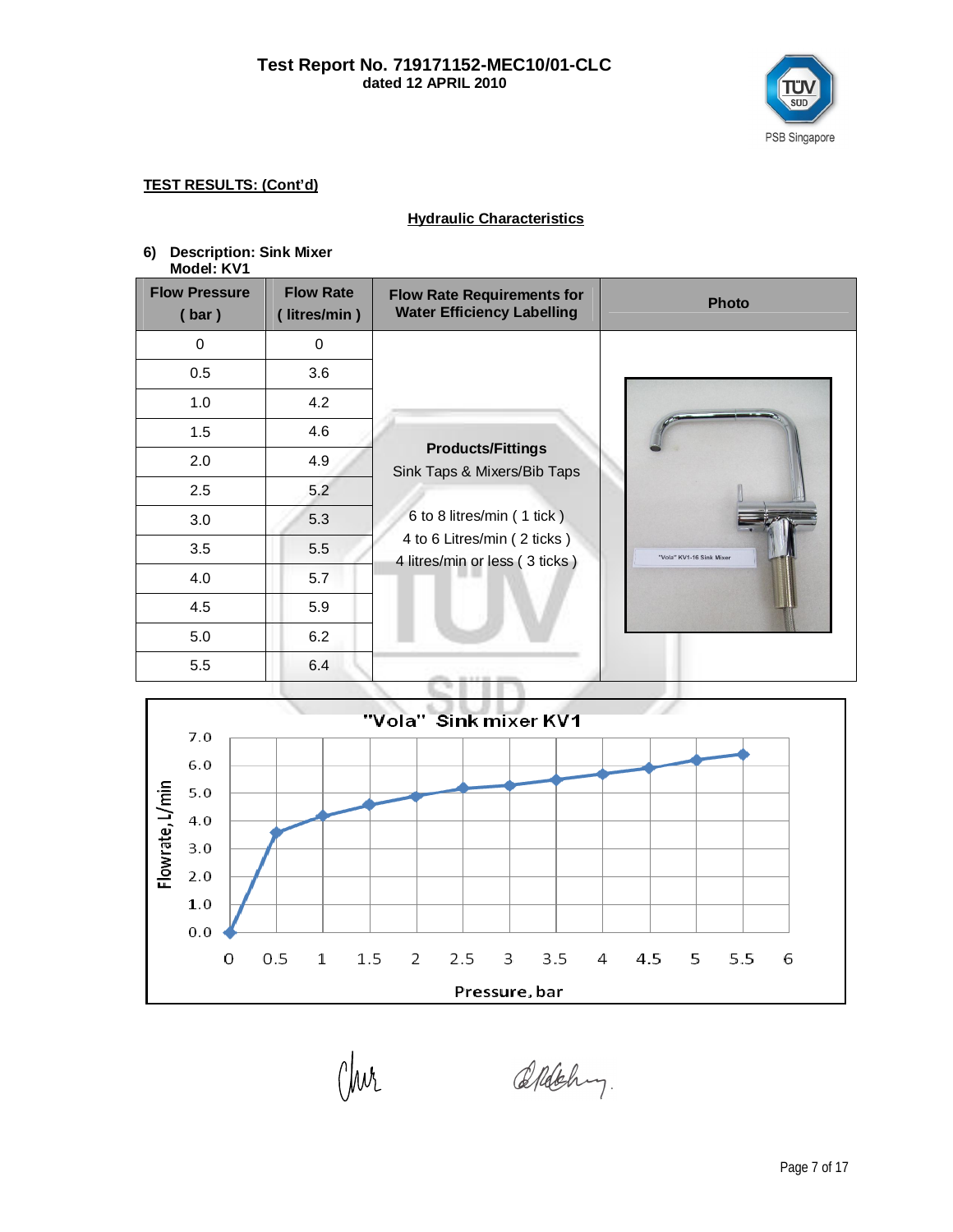

#### **TEST RESULTS:**

## **(A1) Leaktightness Characteristics**

| <b>Sample Reference</b><br><b>Characteristics</b>                                                                | <b>Deck Mounted</b><br><b>Sink Mixer</b><br>SC5, SC7, SC9,<br>SC10, SC12 | BS EN 817 : 2008 Requirements                                                                                                                                                      |
|------------------------------------------------------------------------------------------------------------------|--------------------------------------------------------------------------|------------------------------------------------------------------------------------------------------------------------------------------------------------------------------------|
| Leaktightness of the obturator and<br>of the mixing valve upstream of the<br>obturator with the obturator in the | Passed                                                                   | Clause 8.3.2<br>a) Verification of leaktightness<br>upstream of the obturator;<br>Throughout the duration of the test<br>there shall be no leakage or<br>seepage through the walls |
| closed position                                                                                                  | Passed                                                                   | Verification of leaktightness of the<br>b)<br>obturator; Throughout the duration<br>of the test there shall be no leakage<br>of the obturator                                      |
| Leaktightness of the mixing valve<br>downstream of the obturator with<br>the obturator open                      | Passed                                                                   | Clause $8.4.3$<br>Throughout the duration of the test<br>there shall be no leakage or seepage<br>through the walls                                                                 |
| Leaktightness of the obturator:<br>cross flow between hot water and<br>cold water                                | Passed                                                                   | Clause 8.7.2<br>Throughout the duration of the test,<br>there shall be no leakage or seepage at<br>the outlet or at the end of the<br>unconnected inlet.                           |

## **(B1) Hydraulic Characteristics**

| <b>Sample Reference</b><br><b>Characteristics</b>                         | <b>Deck Mounted</b><br><b>Sink Mixer</b> |          | BS EN 817 : 2008 Requirements                                                                                                                                                        |
|---------------------------------------------------------------------------|------------------------------------------|----------|--------------------------------------------------------------------------------------------------------------------------------------------------------------------------------------|
|                                                                           | SC <sub>5</sub>                          | $4.8**$  | Clause 10.6.3                                                                                                                                                                        |
|                                                                           | SC <sub>7</sub>                          | $5.2**$  | The flow rate measured at 3.0 bar shall,<br>depending on the type of appliance for<br>which the mixing valve is intended, be<br>as specified in Table 10 (Refer<br>Appendix)         |
| Determination of Flow rate: Test at<br>3.0 bar dynamic reference pressure | SC <sub>9</sub>                          | $1.5***$ |                                                                                                                                                                                      |
|                                                                           | <b>SC<sub>10</sub></b>                   | $1.7**$  |                                                                                                                                                                                      |
|                                                                           | SC <sub>12</sub>                         | $2.0**$  |                                                                                                                                                                                      |
| Determination of sensitivity; Supply<br>pressure of 3.0 bar               | Passed                                   |          | Clause 10.7.5<br>The sensitivity measured shall,<br>depending on the type of appliance for<br>which the mixing valve is intended, be<br>as specified in Table 11 (Refer<br>Appendix) |

"\*\*"Non-compliance with BS EN 817 : 2008 requirements (Please refer to page 14 of 17)

Chur

Aldehy.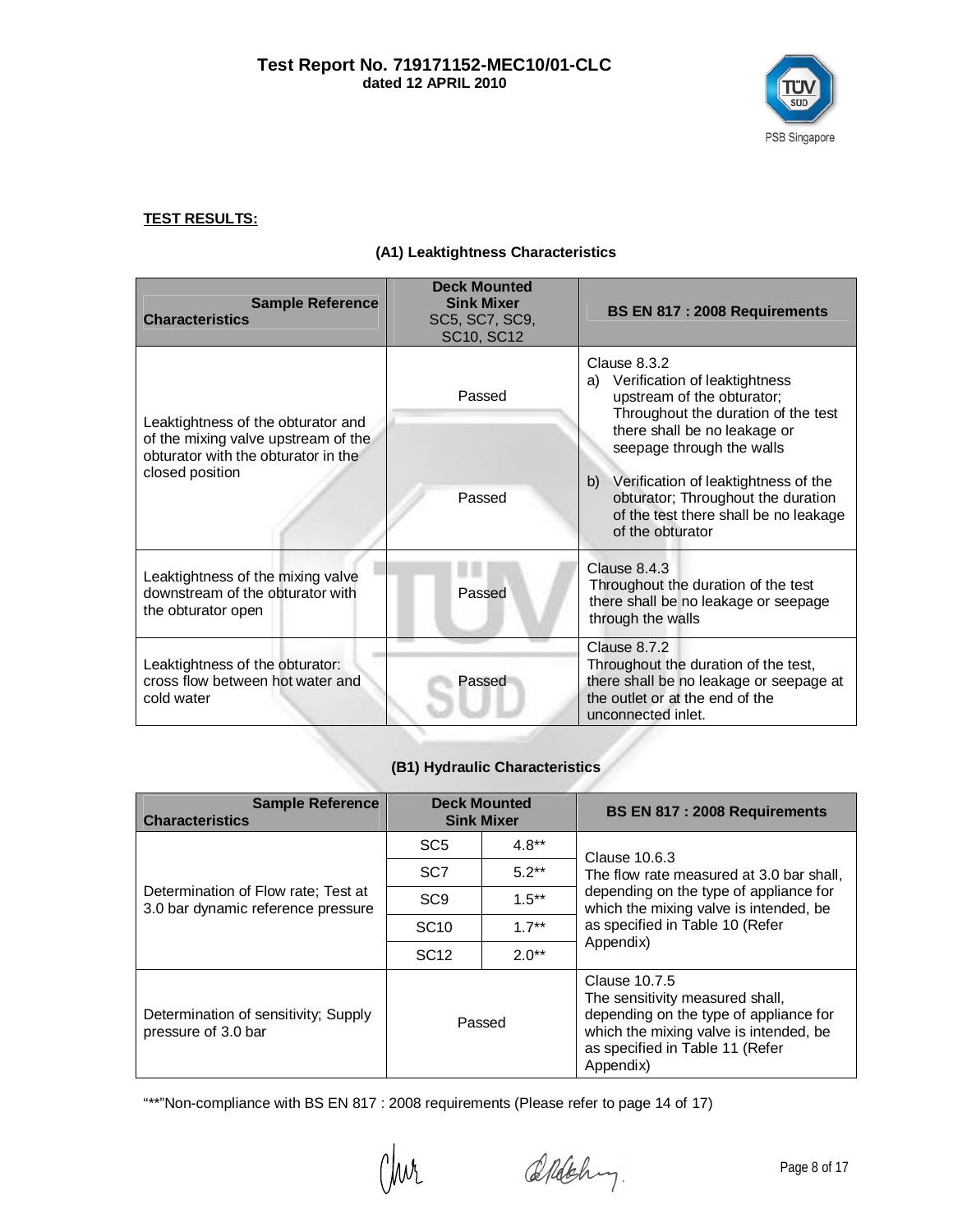

#### **(C1) Torsion Test**

| <b>Sample Reference</b><br><b>Characteristics</b>                                                           | <b>Deck Mounted</b><br><b>Sink Mixer</b><br>SC5, SC7, SC9,<br>SC10, SC12 | BS EN 817 : 2008 Requirements                                                                                                                                                                       |
|-------------------------------------------------------------------------------------------------------------|--------------------------------------------------------------------------|-----------------------------------------------------------------------------------------------------------------------------------------------------------------------------------------------------|
| Submitting the operating<br>mechanism to a given torque to<br>verify its strength with no water<br>supplied | Passed                                                                   | Clause 11.2.5<br>There shall be no deformation or other<br>deterioration which impairs the function<br>of the mixing valve; the mixing valve<br>shall satisfy the requirement for<br>leaktightness. |

# **(D1) Mechanical Performance under Pressure Characteristics**

| <b>Sample Reference</b><br><b>Characteristics</b>                                       | <b>Deck Mounted</b><br><b>Sink Mixer</b><br>SC5, SC7, SC9,<br>SC10, SC12 | BS EN 817 : 2008 Requirements                                                                                                         |
|-----------------------------------------------------------------------------------------|--------------------------------------------------------------------------|---------------------------------------------------------------------------------------------------------------------------------------|
| Mechanical behaviour upstream of<br>the obturator - Obturator in the close<br>position  | Passed                                                                   | Clause 9.4.2<br>Throughout the duration of the test,<br>there shall be no permanent<br>deformation of any part of the mixing<br>valve |
| Mechanical behaviour downstream<br>of the obturator - Obturator in the<br>open position | Passed                                                                   | Clause 9.5.2<br>There shall be no permanent<br>deformation in any part of the<br>mechanical mixing valve.                             |

#### **(E1) Mechanical Endurance Test of Swivel spout**

| <b>Sample Reference</b><br><b>Characteristics</b> | <b>Deck Mounted</b><br><b>Sink Mixer</b><br>SC <sub>5</sub> | BS EN 817: 2008 Requirements                                                                                                                                                   |
|---------------------------------------------------|-------------------------------------------------------------|--------------------------------------------------------------------------------------------------------------------------------------------------------------------------------|
| Number of cycles: 80,000                          | Passed                                                      | Clause 12.3.4<br>During the test, there shall be no<br>deformation, fracture of the swivel<br>nozzle or the device connecting it to the<br>body or any leakage of the assembly |

Chur

Aldehy.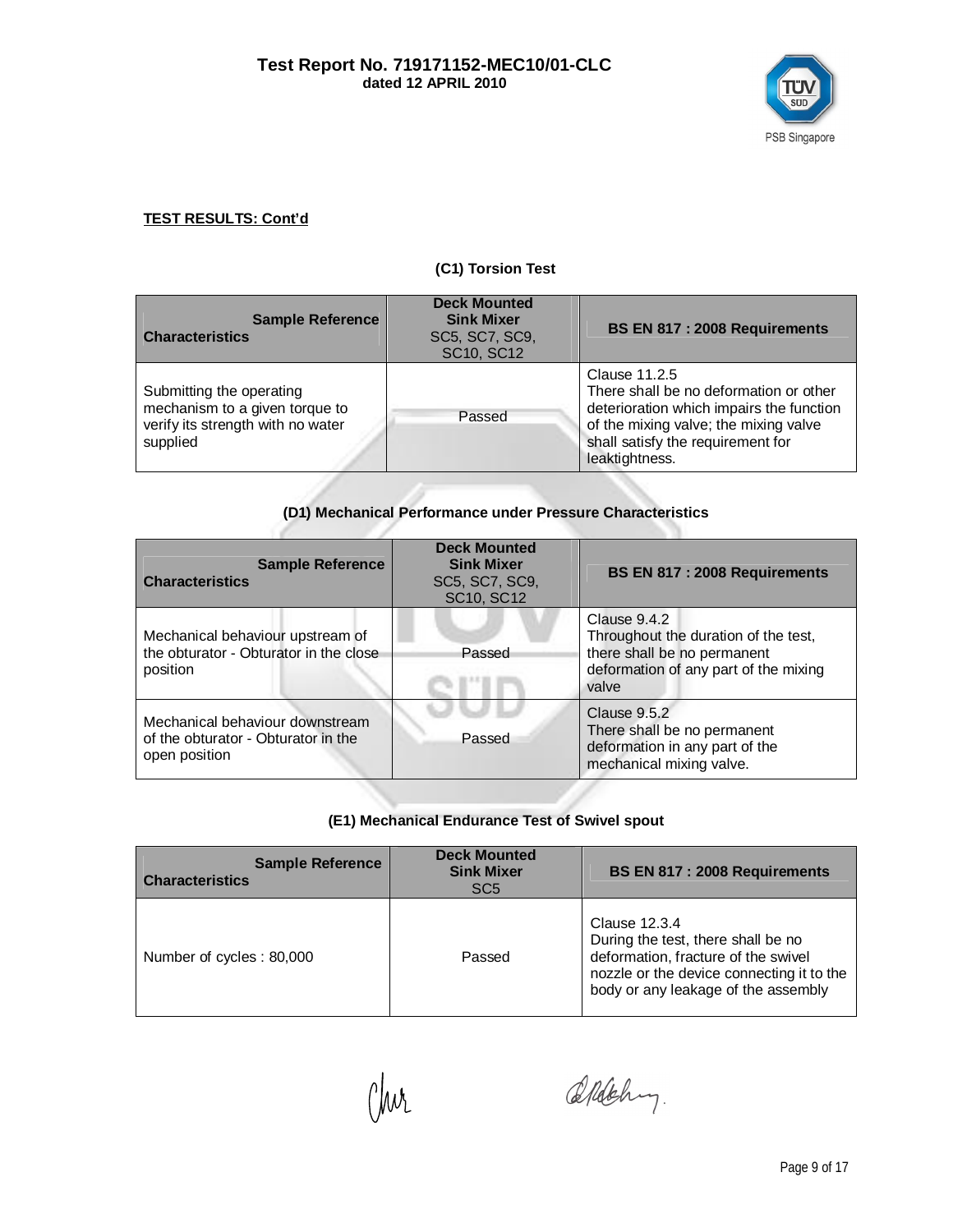

## **(A2) Leaktightness Characteristics**

| <b>Sample Reference</b><br><b>Characteristics</b>                                                                                   | <b>Sink Mixer</b><br>KV <sub>1</sub> | BS EN 817 : 2008 Requirements                                                                                                                                                         |
|-------------------------------------------------------------------------------------------------------------------------------------|--------------------------------------|---------------------------------------------------------------------------------------------------------------------------------------------------------------------------------------|
| Leaktightness of the obturator and<br>of the mixing valve upstream of the<br>obturator with the obturator in the<br>closed position | Passed                               | Clause 8.3.2<br>Verification of leaktightness<br>a)<br>upstream of the obturator;<br>Throughout the duration of the test<br>there shall be no leakage or<br>seepage through the walls |
|                                                                                                                                     | Passed                               | b) Verification of leaktightness of the<br>obturator; Throughout the duration<br>of the test there shall be no leakage<br>of the obturator                                            |
| Leaktightness of the mixing valve<br>downstream of the obturator with<br>the obturator open                                         | Passed                               | Clause 8.4.3<br>Throughout the duration of the test<br>there shall be no leakage or seepage<br>through the walls                                                                      |
| Leaktightness of the obturator:<br>cross flow between hot water and<br>cold water                                                   | Passed                               | Clause 8.7.2<br>Throughout the duration of the test,<br>there shall be no leakage or seepage at<br>the outlet or at the end of the<br>unconnected inlet.                              |

# **(B2) Hydraulic Characteristics**

| <b>Sample Reference</b><br><b>Characteristics</b>                         | <b>Sink Mixer</b> |         | BS EN 817: 2008 Requirements                                                                                                                                                                  |
|---------------------------------------------------------------------------|-------------------|---------|-----------------------------------------------------------------------------------------------------------------------------------------------------------------------------------------------|
| Determination of Flow rate: Test at<br>3.0 bar dynamic reference pressure | KV <sub>1</sub>   | $5.3**$ | Clause 10.6.3<br>The flow rate measured at 3.0 bar shall,<br>depending on the type of appliance for<br>which the mixing valve is intended, be<br>as specified in Table 10 (Refer<br>Appendix) |
| Determination of sensitivity; Supply<br>pressure of 3.0 bar               | Passed            |         | Clause 10.7.5<br>The sensitivity measured shall,<br>depending on the type of appliance for<br>which the mixing valve is intended, be<br>as specified in Table 11 (Refer<br>Appendix)          |

"\*\*"Non-compliance with BS EN 817 : 2008 requirements (Please refer to page 14 of 17)

Clur

Aldehy.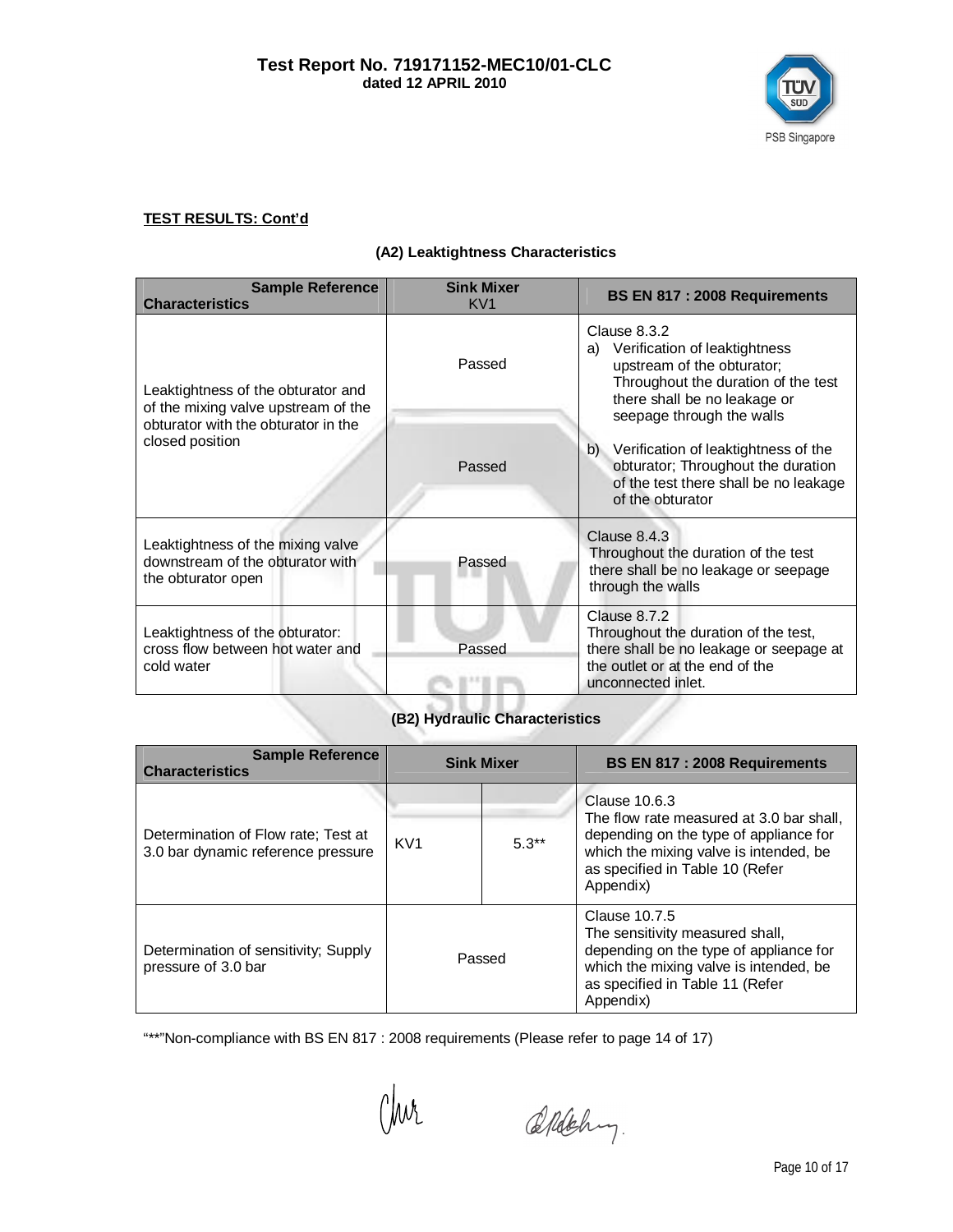

## **(C2) Torsion Test**

| <b>Sample Reference</b><br><b>Characteristics</b>                                                           | <b>Sink Mixer</b><br>KV <sub>1</sub> | BS EN 817 : 2008 Requirements                                                                                                                                                                       |
|-------------------------------------------------------------------------------------------------------------|--------------------------------------|-----------------------------------------------------------------------------------------------------------------------------------------------------------------------------------------------------|
| Submitting the operating<br>mechanism to a given torque to<br>verify its strength with no water<br>supplied | Passed                               | Clause 11.2.5<br>There shall be no deformation or other<br>deterioration which impairs the function<br>of the mixing valve; the mixing valve<br>shall satisfy the requirement for<br>leaktightness. |

## **(D2) Mechanical Performance under Pressure Characteristics**

| <b>Sample Reference</b><br><b>Characteristics</b>                                       | <b>Sink Mixer</b><br>KV <sub>1</sub> | BS EN 817 : 2008 Requirements                                                                                                         |
|-----------------------------------------------------------------------------------------|--------------------------------------|---------------------------------------------------------------------------------------------------------------------------------------|
| Mechanical behaviour upstream of<br>the obturator - Obturator in the close<br>position  | Passed                               | Clause 9.4.2<br>Throughout the duration of the test,<br>there shall be no permanent<br>deformation of any part of the mixing<br>valve |
| Mechanical behaviour downstream<br>of the obturator - Obturator in the<br>open position | Passed                               | Clause 9.5.2<br>There shall be no permanent<br>deformation in any part of the<br>mechanical mixing valve.                             |

Clur

Aldehy.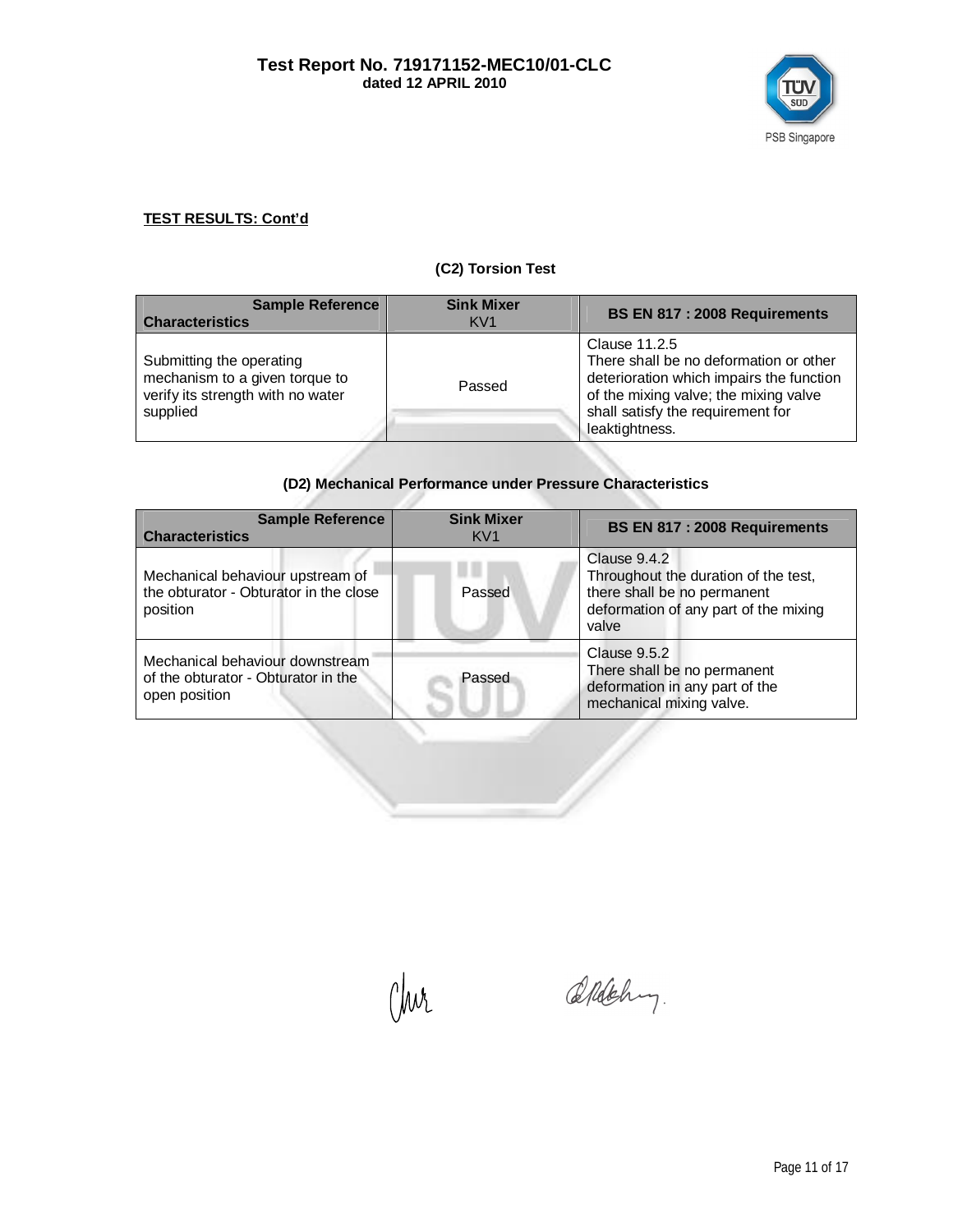

#### **(A3) Leaktightness Characteristics**

| <b>Sample Reference</b><br><b>Characteristics</b>                                                                | <b>High Flow Mixer</b><br>SC <sub>1</sub> | BS EN 817 : 2008 Requirements                                                                                                                                                      |
|------------------------------------------------------------------------------------------------------------------|-------------------------------------------|------------------------------------------------------------------------------------------------------------------------------------------------------------------------------------|
| Leaktightness of the obturator and<br>of the mixing valve upstream of the<br>obturator with the obturator in the | Passed                                    | Clause 8.3.2<br>a) Verification of leaktightness<br>upstream of the obturator;<br>Throughout the duration of the test<br>there shall be no leakage or<br>seepage through the walls |
| closed position                                                                                                  | Passed                                    | b) Verification of leaktightness of the<br>obturator; Throughout the duration<br>of the test there shall be no leakage<br>of the obturator                                         |
| Leaktightness of the mixing valve<br>downstream of the obturator with<br>the obturator open                      | Passed                                    | Clause 8.4.3<br>Throughout the duration of the test<br>there shall be no leakage or seepage<br>through the walls                                                                   |
| Leaktightness of the obturator:<br>cross flow between hot water and<br>cold water                                | Passed                                    | Clause 8.7.2<br>Throughout the duration of the test,<br>there shall be no leakage or seepage at<br>the outlet or at the end of the<br>unconnected inlet.                           |

# **(B3) Hydraulic Characteristics**

| <b>Sample Reference</b><br><b>Characteristics</b>                         | <b>High Flow Mixer</b> |         | BS EN 817: 2008 Requirements                                                                                                                                                                  |
|---------------------------------------------------------------------------|------------------------|---------|-----------------------------------------------------------------------------------------------------------------------------------------------------------------------------------------------|
| Determination of Flow rate: Test at<br>3.0 bar dynamic reference pressure | SC <sub>1</sub>        | $9.0**$ | Clause 10.6.3<br>The flow rate measured at 3.0 bar shall,<br>depending on the type of appliance for<br>which the mixing valve is intended, be<br>as specified in Table 10 (Refer<br>Appendix) |
| Determination of sensitivity; Supply<br>pressure of 3.0 bar               | Passed                 |         | Clause 10.7.5<br>The sensitivity measured shall,<br>depending on the type of appliance for<br>which the mixing valve is intended, be<br>as specified in Table 11 (Refer<br>Appendix)          |

"\*\*"Non-compliance with BS EN 817 : 2008 requirements (Please refer to page 14 of 17)

Chur

Aldehy.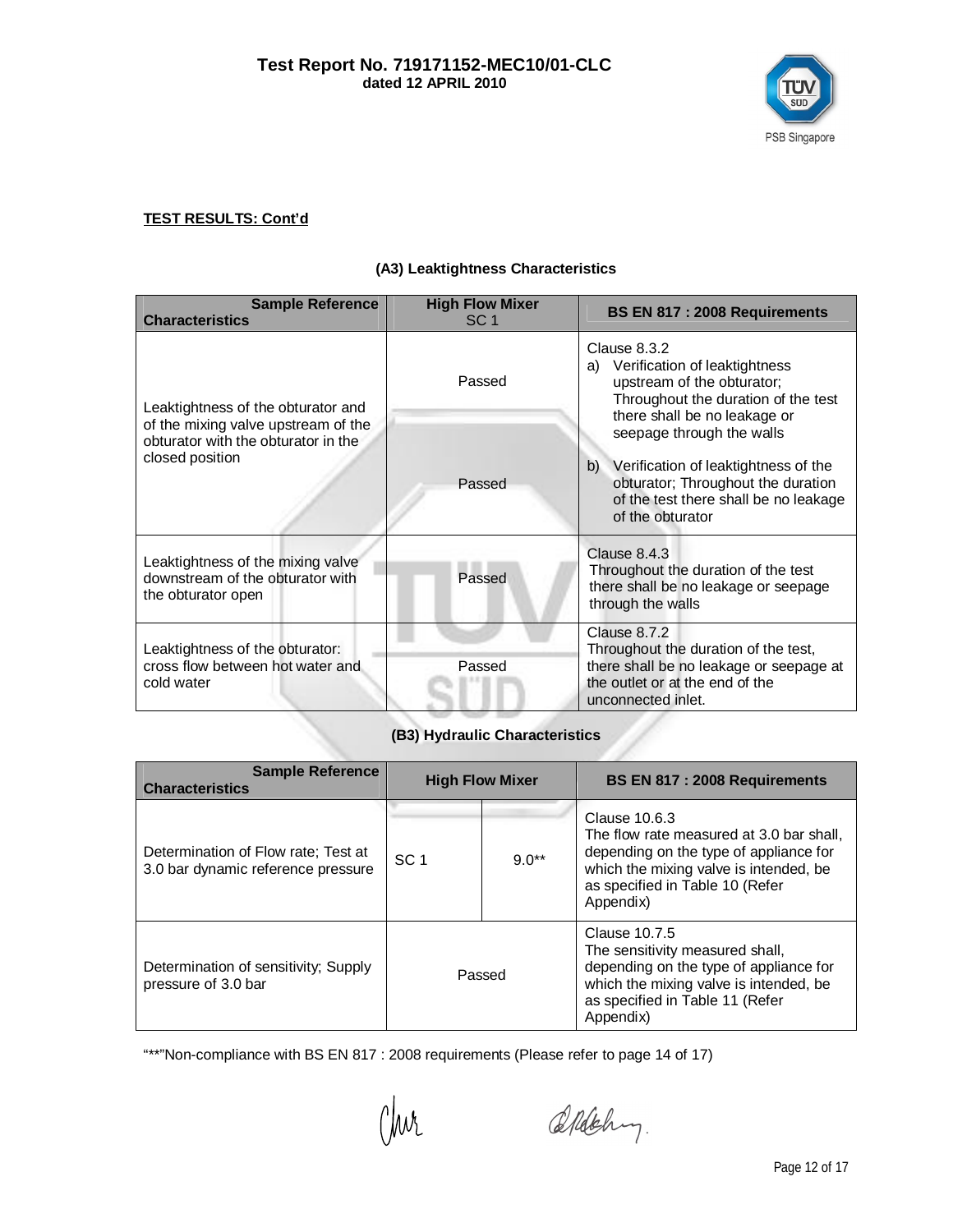

#### **(C3 Torsion Test**

| <b>Sample Reference</b><br><b>Characteristics</b>                                                           | <b>High Flow Mixer</b><br>SC <sub>1</sub> | BS EN 817 : 2008 Requirements                                                                                                                                                                       |
|-------------------------------------------------------------------------------------------------------------|-------------------------------------------|-----------------------------------------------------------------------------------------------------------------------------------------------------------------------------------------------------|
| Submitting the operating<br>mechanism to a given torque to<br>verify its strength with no water<br>supplied | Passed                                    | Clause 11.2.5<br>There shall be no deformation or other<br>deterioration which impairs the function<br>of the mixing valve; the mixing valve<br>shall satisfy the requirement for<br>leaktightness. |

# **(D3) Mechanical Performance under Pressure Characteristics**

| <b>Sample Reference</b><br><b>Characteristics</b>                                       | <b>High Flow Mixer</b><br>SC <sub>1</sub> | BS EN 817 : 2008 Requirements                                                                                                         |  |
|-----------------------------------------------------------------------------------------|-------------------------------------------|---------------------------------------------------------------------------------------------------------------------------------------|--|
| Mechanical behaviour upstream of<br>the obturator - Obturator in the close<br>position  | Passed                                    | Clause 9.4.2<br>Throughout the duration of the test,<br>there shall be no permanent<br>deformation of any part of the mixing<br>valve |  |
| Mechanical behaviour downstream<br>of the obturator - Obturator in the<br>open position | Passed                                    | Clause 9.5.2<br>There shall be no permanent<br>deformation in any part of the<br>mechanical mixing valve.                             |  |

## **(E2) Mechanical Endurance Test of Obturator (Headwork)**

| <b>Sample Reference</b><br><b>Characteristics</b> | <b>High Flow Mixer</b><br>SC <sub>1</sub> | BS EN 817 : 1998 Requirements                                                                |
|---------------------------------------------------|-------------------------------------------|----------------------------------------------------------------------------------------------|
| Number of cycles: 70,000                          | Complied                                  | Clause 12.1.2 During the test, no<br>component fracture, sticking or leakage<br>shall occur. |

Chur

Aldehy.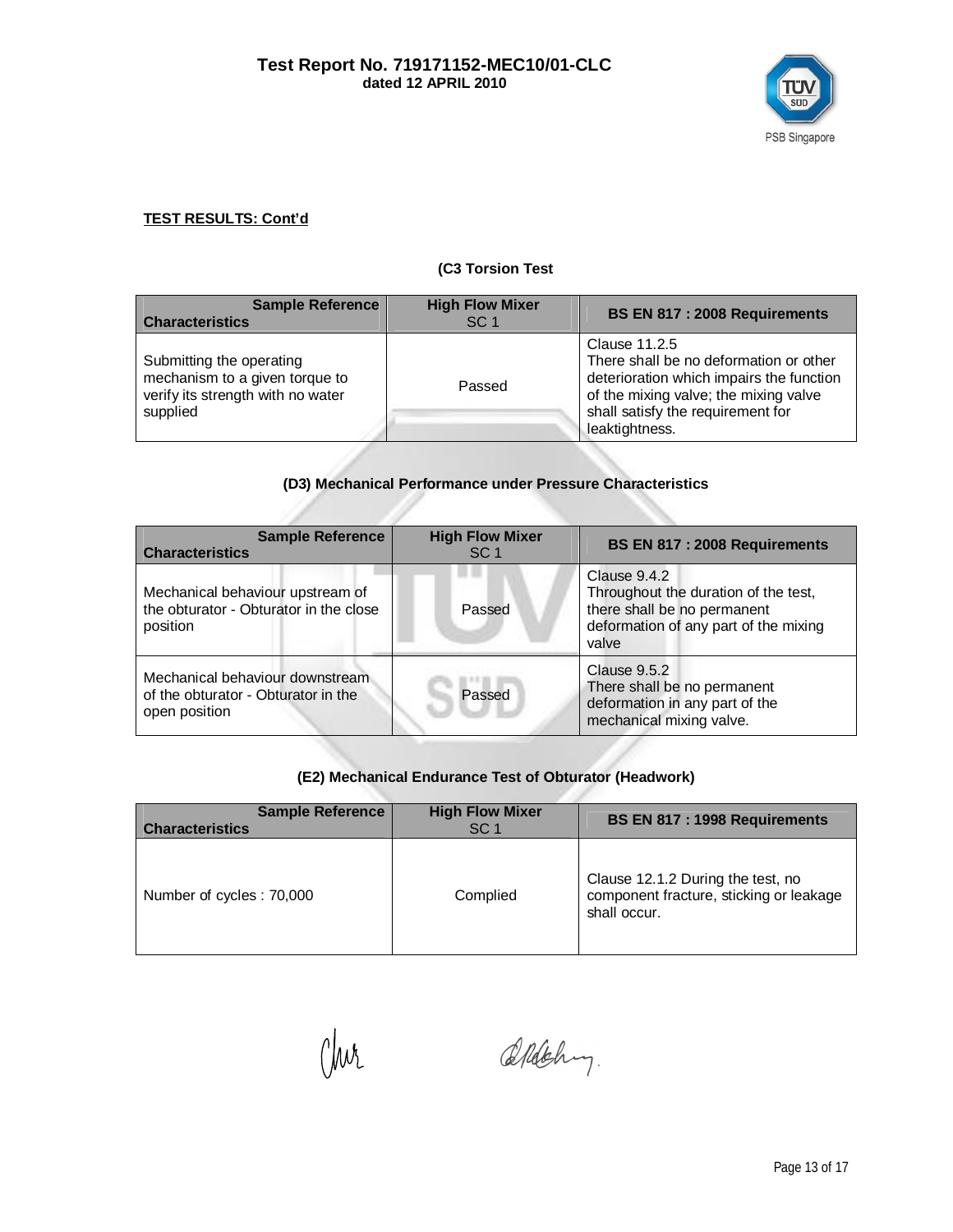#### **Test Report No. 719171152-MEC10/01-CLC dated 12 APRIL 2010**



#### **REMARKS:**

| S/N | <b>Type of tap fittings</b> | <b>Model</b>    | <b>BS EN 817: 2008</b><br><b>Requirements</b> | <b>Characteristics</b>                               |
|-----|-----------------------------|-----------------|-----------------------------------------------|------------------------------------------------------|
| 1.  | Deck Mounted Sink Mixer     | SC <sub>5</sub> | Complied                                      |                                                      |
| 2.  | Deck Mounted Sink Mixer     | SC <sub>7</sub> | Complied                                      | Leaktightness Characteristics<br>A)                  |
| 3.  | Deck Mounted Sink Mixer     | SC <sub>9</sub> | Complied                                      | <b>Torsion test</b><br>C)                            |
| 4.  | Deck Mounted Sink Mixer     | SC 10           | Complied                                      | Mechanical performance under<br>D)                   |
| 5.  | Deck Mounted Sink Mixer     | <b>SC 12</b>    | Complied                                      | pressure Characteristics                             |
| 6.  | <b>Sink Mixer</b>           | KV <sub>1</sub> | Complied                                      | E)<br><b>Mechanical Endurance</b><br>Characteristics |
| 7.  | High Flow Mixer             | SC <sub>1</sub> | Complied                                      |                                                      |

a. The test samples complied with BS EN 817 : 2008 requirements except hydraulic characteristics.

- b. The hydraulic characteristics complied with SS CP 48: 1989 requirements.
- c. Effect on Water Reference : S08MEC07709-1A&1B-LYP dated 08/04/2009 and S08MEC07709-2A&2B-LYP dated 08/04/2009
- d. Headwork Endurance Reference : S08MEC07709/CLC dated 15/04/2009

 $\Box$ 

Associate Engineer

Chua Lee Choong Chua Peck Cheong<br>Associate Engineer Channel Chua Product Manager Automotive & Industrial Group Mechanical Centre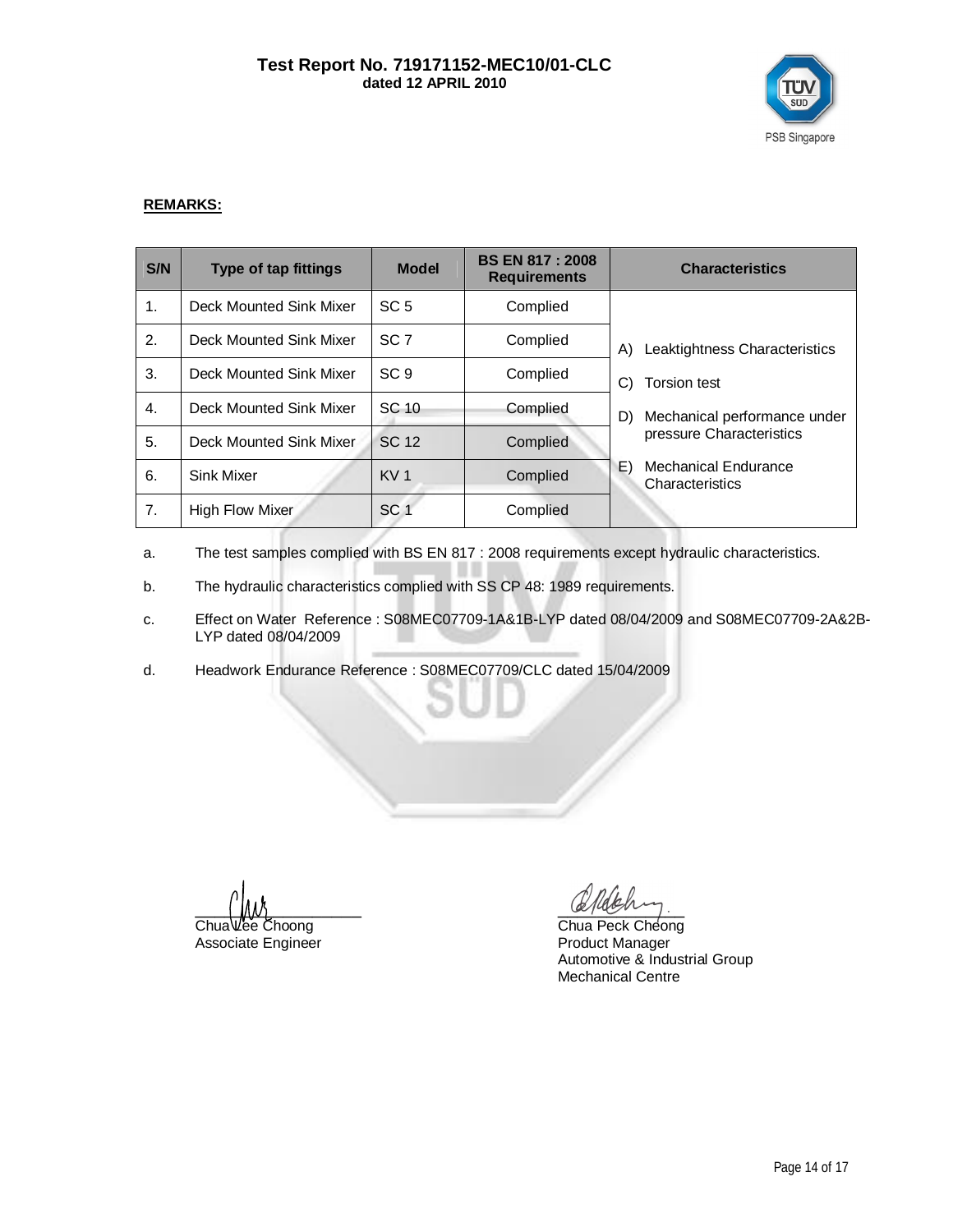

#### **APPENDIX**

Table 10- Flow rates according to application

| Application of mixing valve | Requirement                                                                  |  |  |
|-----------------------------|------------------------------------------------------------------------------|--|--|
| With water saving:          |                                                                              |  |  |
| Basin, bidet, sink          | (4.0 to 9.0) I/min [(0.066 to 0.15) I/s]                                     |  |  |
| Without water saving:       |                                                                              |  |  |
| Basin, Bidet, sink, shower  | Min 12.0 $\text{Im}$ (0.2 $\text{I/s}$ ) <sup>a</sup>                        |  |  |
| <b>Bath</b>                 | Min 19.0 I/min (0.316 I/s) (Full cold or full hot position)                  |  |  |
|                             | Min 20.0 l/min (0.33 l/s) in the range of $(34^{\circ}C)$ to $44^{\circ}C$ ) |  |  |
|                             |                                                                              |  |  |

<sup>a</sup>For mixing valve with pull out spray or spray attachments or flexible supply hoses a minimum flow rate of 9.0 l/min (0.15 l/s) shall apply

\*Table as per BS EN 817 : 2008

Table 11- Performance levels

| Actuation of the mixing valve <sup>b</sup>                                                                                                  | Basin, sink, bidet <sup>a</sup> | Shower, bath/shower at shower<br>outlet only |  |  |  |
|---------------------------------------------------------------------------------------------------------------------------------------------|---------------------------------|----------------------------------------------|--|--|--|
| Control devices with r>45mm                                                                                                                 | Min 10mm                        | Min $12 \text{ mm}$                          |  |  |  |
| Control deviceswith r≤45mm                                                                                                                  | Min 10° angular or min 10 mm    | Min 12° angular or min 12 mm                 |  |  |  |
| <sup>a</sup> Basin, bidet or sink mixing valve are not tested if they are equipped with the same valve and control device as the shower and |                                 |                                              |  |  |  |

bath/shower mixing valve. b Including sequential mixing valve, joystick or any new technology

\*Table as per BS EN 817 : 2008

°/wr

Aldehy.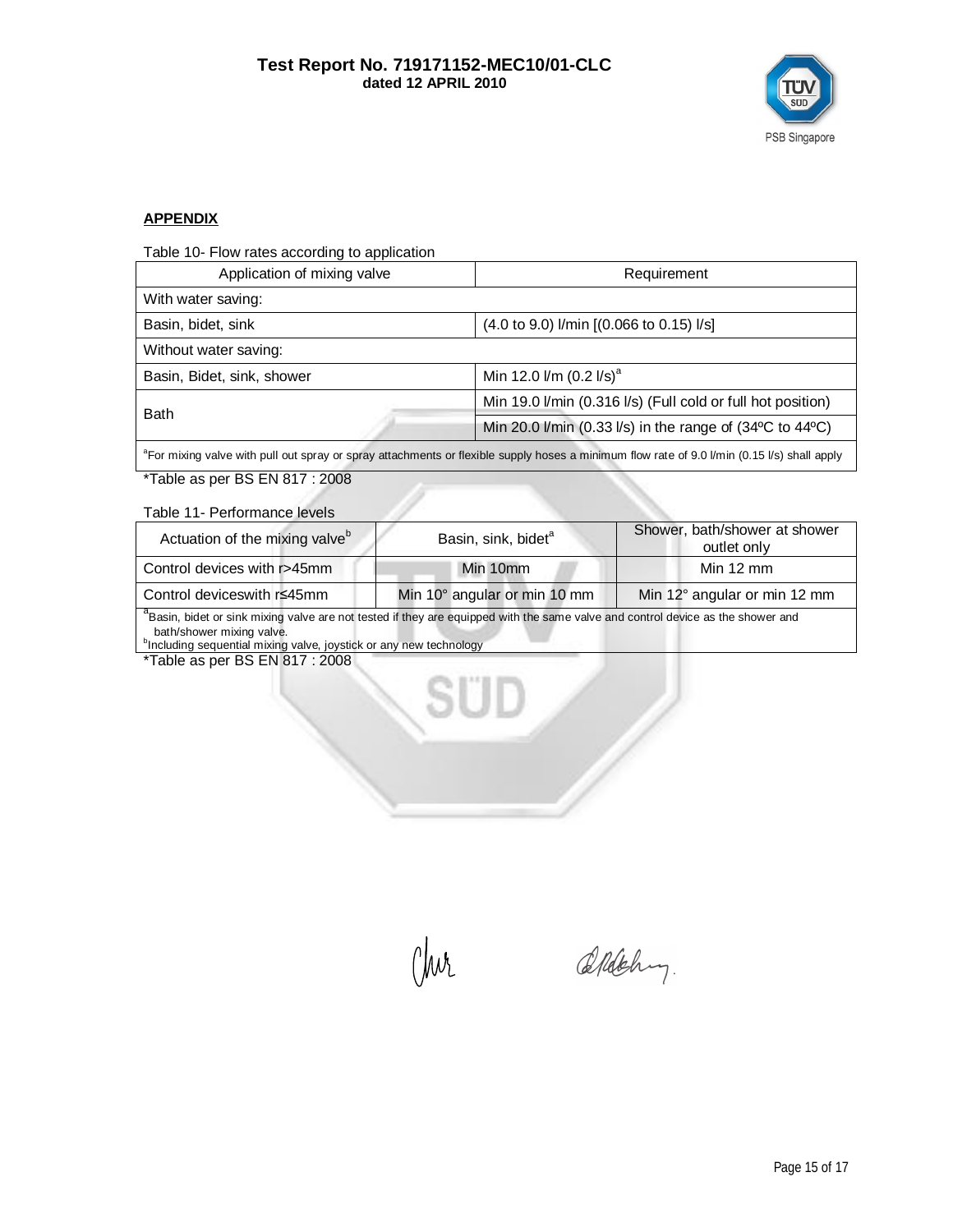**Test Report No. 719171152-MEC10/01-CLC dated 12 APRIL 2010**



#### **APPENDIX: Cont'd**



(Wr

Photo 4. Deck Mounted Sink Mixer Model: SC 10

Photo 5. Deck Mounted Sink Mixer Model: SC 12

Model: KV1

Aldehy.

Photo 6. Sink Mixer

Page 16 of 17

Photo 7. High Flow Mixer Model: SC<sub>1</sub>